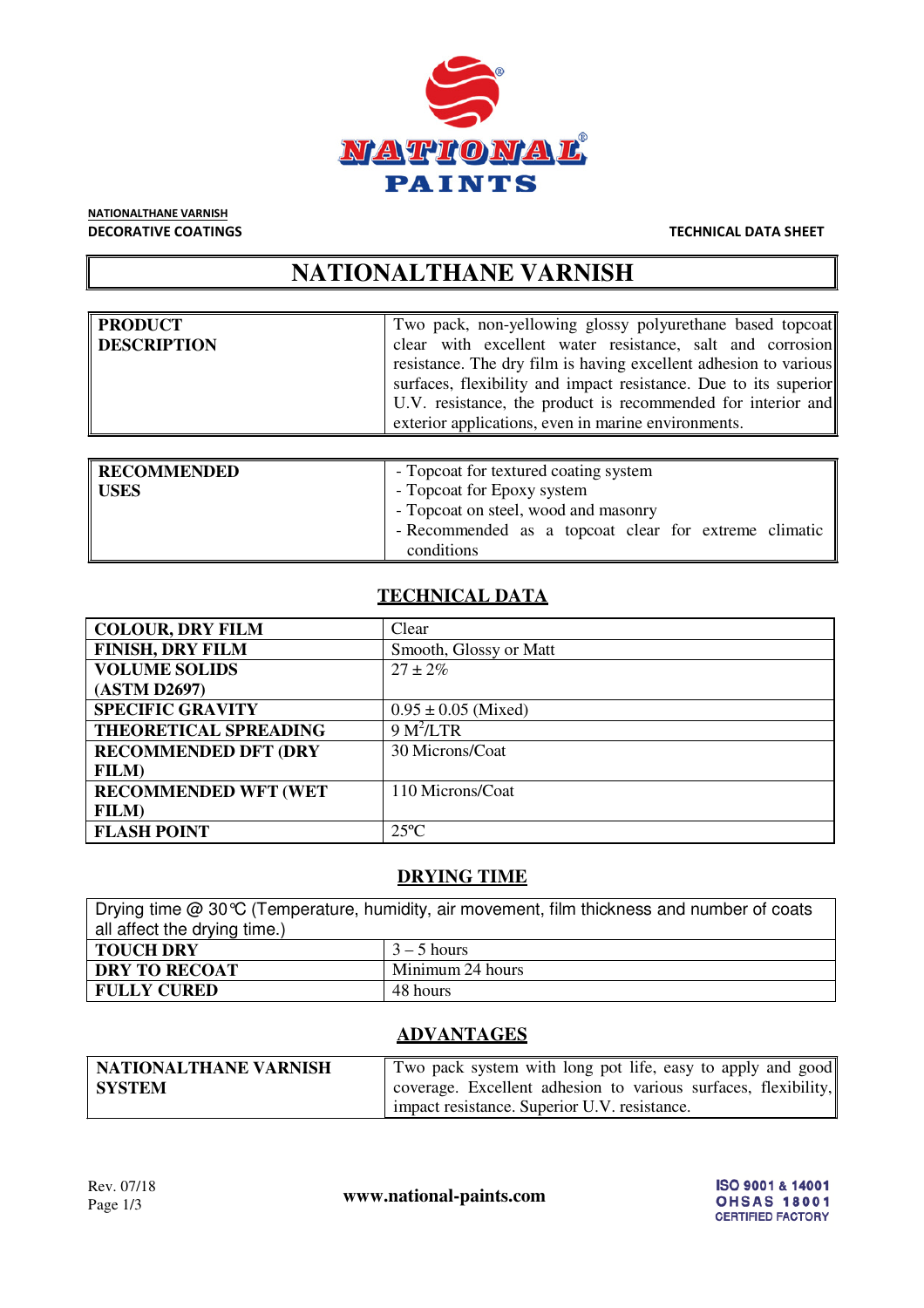

NATIONALTHANE VARNISH DECORATIVE COATINGS TECHNICAL DATA SHEET

#### **APPLICATION INSTRUCTION**

| <b>SURFACE PREPARATION</b> | Before application, the surface should be sound, clean and free  |
|----------------------------|------------------------------------------------------------------|
|                            | from oil, grease, loose particles, dust, etc. Application can be |
|                            | done by the recommended application methods.                     |

#### **APPLICATION DATA**

| <b>APPLICATION METHOD</b>       | Brush, Roller or Spray                                |  |
|---------------------------------|-------------------------------------------------------|--|
| <b>CLEANING/THINNING</b>        | National Polyurethane Thinner                         |  |
| <b>THINNER (VOLUME)</b>         | 5-15% depending on method of applications             |  |
| <b>CONV. SPRAY REQUIREMENTS</b> | Possible                                              |  |
| <b>AIRLESS SPRAY</b>            | Pressure: 2100 psi                                    |  |
| <b>REQUIREMENTS</b>             |                                                       |  |
| <b>NOZZLE SIZE</b>              | $0.018" - 0.020"$                                     |  |
| <b>MIXING RATIO (BY VOLUME)</b> | Base: Hardener                                        |  |
|                                 | 4:1 (Mix properly, keep for 10-15 minutes before use) |  |
| POT LIFE @ 30°c (100 ml)        | 8 hours                                               |  |

#### **SYSTEM**

| <b>RECOMMENDED SYSTEM</b><br>To be applied on prepared surface. | Apply on clean and dust free surface: |         |
|-----------------------------------------------------------------|---------------------------------------|---------|
|                                                                 | Nationalthane Varnish                 | 2 coats |
|                                                                 | OR                                    |         |
|                                                                 | Other National recommended system.    |         |

#### **ADDITIONAL DATA**

| <b>SHELF LIFE @ 30°C</b> | <sup>1</sup> 18 months, in original sealed container, with proper storage |
|--------------------------|---------------------------------------------------------------------------|
|                          | conditions.                                                               |

#### **HEALTH & SAFETY**

| <b>SAFETY</b>      | As a general rule, avoid skin and eye contact by wearing         |  |
|--------------------|------------------------------------------------------------------|--|
| <b>PRECAUTIONS</b> | overalls, gloves, goggles, and mask etc. Spillage on skin should |  |
|                    | immediately be removed by thorough washing with water and        |  |
|                    | soap or suitable cleaner. Eye should be flushed with fresh       |  |
|                    | water. Avoid inhalation of vapours and paint mist by wearing     |  |
|                    | suitable mask. In the event of ingestion and eye contact, seek   |  |
|                    | medical attention immediately. Painting must be carried out in   |  |
|                    | well-ventilated area.                                            |  |
|                    | This product contains flammable materials and should be kept     |  |
|                    | away from the sparks and open flames, smoking in the area        |  |
|                    | should not be permitted. Local safety regulations should be      |  |
|                    | followed.                                                        |  |